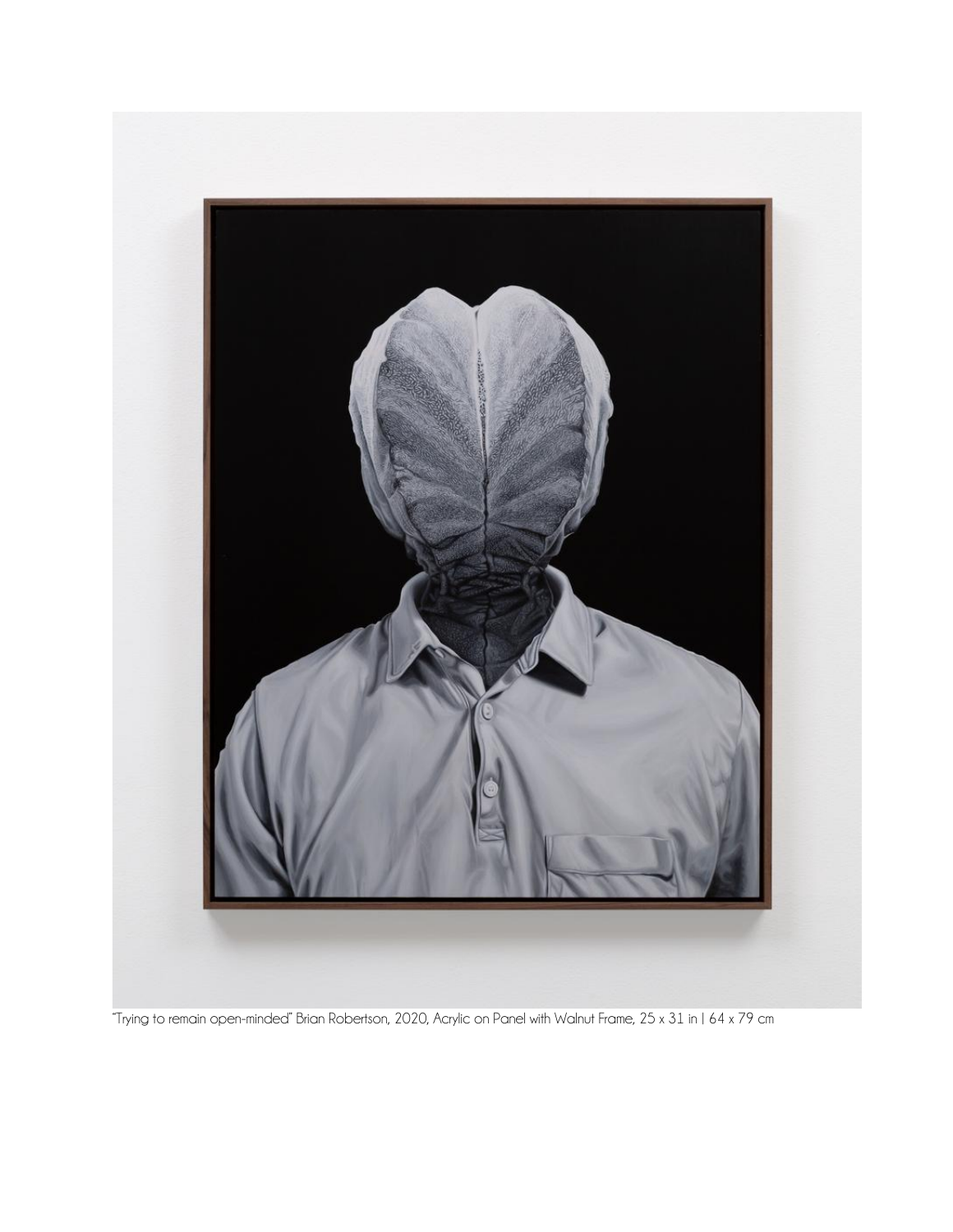

"Details" A GROUP EXHIBITION Ft. Brian Robertson, Oky Rey Montha, Murmure Street, & Pez LOS ANGELES August  $29^{th}$  – September $26^{th}$ ,  $2020$ Viewing by appointment only: contact@avenuedesarts.org

Avenue des Arts 807 S. Los Angeles Street Los Angeles, CA 90014 For press and inquiries please contact Avenue des Arts at contact@avenuedesarts.org Instagram: Artist- @BrianRobertsonArt, @OkyReyMontha, @MurmureStreet, @PezArtwork | Gallery- @avenuedesarts\_gallery

#### **Details**

 Avenue des Arts is proud to present "Details" a group exhibition featuring Murmure Street, Brian Robertson, Pez, and Oky Rey Montha, opening on August  $15<sup>th</sup>$  and running until September  $5<sup>th</sup>$ , 2020. This exhibition showcases 13 new paintings, on various subjects but using details as a strong tool for creating a convincing reality.

In the past, surrealism was used as a way to liberate human experiences from the oppressive boundaries of reality. Currently, during a time of great uncertainty and political unrest, artists tackle environmental issues, capitalism, and asks the question of what makes reality, reality. Each artist creates a dramatic environment that allows the viewer to truly experience this unusual world, that is just adjacent to the world we live in. The artists pay extremely close attention to detail in order to create a convincing alternate universe. And when artists create such detailed pieces, the viewer is forced to question the meaning behind each element and contemplate why the artists decided to devote their time and effort into including each detail in their final pieces. There is also an aspect of craftmanship and slow burning passion in these pieces, when each piece takes weeks to create –it is truly a labor of love.

 Paul Ressencourt and Simon Roche came together as Murmure Street in 2010 and have since created a subtle dialog about pollution through their hyper realistic carbon pencil and acrylic illustrations. The sheer vastness of the garbage in the drawings, contrasting with the miniscule subject, draw attention to how large the issue of pollution really is. Even before starting a piece, Ressencourt and Roche sit down and have many discussions on the subject, sometimes even challenging each other's view or "vision" of a topic. They also research the topic and the elements they plan on including in the final piece. For the "Garbage Ocean" series, they've had to shoot and reshoot the garbage bags in order to get the perfect and believable composition. Next they start the piece by spending a laborious week on the "Ocean" alone, and another day on the painted elements. Since they are a duo, there is a lot of back and forth throughout the process of creating each piece to achieve the precise balance between the details and energy of the lines and masses.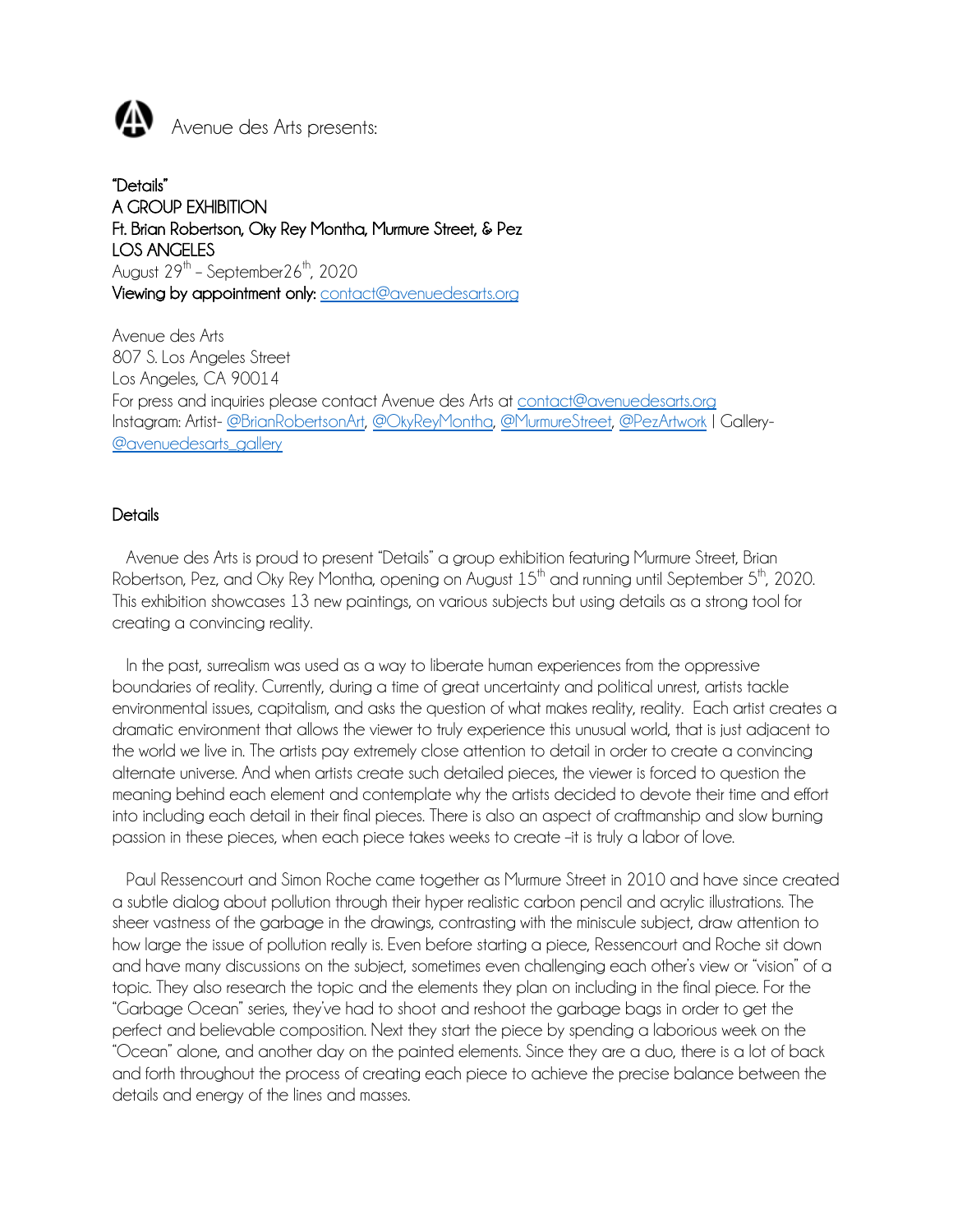Brian Robertson's work has a meditative quality that is shown in his limited, black and white, color palette. This allows Robertson to focus on the values rather than the tone, and in turn makes his surreal portraits believable.

For "Details", renown French street artist, Pez chose to continue in his *Dream* series and his *Pixel* series. Pez is known for his incredibly detailed pieces that can take upwards of 2 weeks to create, and in his Pixel pieces, he combines a sculptural aspect to his paintings by painting on three layers of wood that have been produced by Pez himself. "Magic Pen" and "Victor the Cleaner" combine the digital world to with the realities of graffiti, by incorporating a transparent grid that is seen in Photoshop with traditional graffiti imagery. The idea of the pixels in our screens relating to the atoms and molecules that make up our everyday lives, is an idea that Pez is intrigued by.

 Oky Rey Montha slowly chisels away at a piece, by adding small details here and there. Montha believes that the tiny details are what gives each piece it's strength and intrigue. He creates pieces that reflect the present circumstances that we are living in, and for the pieces "2020 SUIT" and "After party 2020", Montha reimagines society in the aftermath of COVID-19. He includes familiar imagery but with a COVID-19 twist, especially relating to global social distancing regulations. This is unfamiliar territory for everyone, so by including armor and protective equipment that already exist, Montha is able to create a future that isn't too far off from reality.

## ABOUT THE ARTISTS:

#### Brian Robertson

Within the hyper-specific lies the universal. It is from this ethos that Brian Robertson takes thoughts, images, and narratives from inside himself and translates them into painting, forming a kind of surreal investigation of self within each piece. In some cases this nod towards self-reflection and portraiture is obvious, such as in a recent body of work wherein Robertson utilizes his own clothing and body but replaces his head with some form of organic matter, most often a cactus — a nod to his hometown roots in New Mexico. However, in other instances the portraiture operates more abstractly, almost like a metaphor, and a smattering of objects can serve as stand-in figures that represent a mood, a feeling or a sensitivity.

Says Robertson, "I've engaged in a meditation practice for the past year and all I've learned is noise… My work has become this, recording the noise and reverse engineering my emotional state from it." In this sense, Robertson's practice is a way for him to check in with his own reality, a way to access and reaccess who he is. Far from solipsistic, Robertson records and translates these intimate and vulnerable parts of himself into a painting in order to share them, in the hopes that the viewer can take that act of unguardedness and mimic it themselves, opening up a space from which mutual self-discovery and communication can occur.

Perhaps to serve as a counter to this initial emotional rawness and hyper-sensitivity, Robertson's process, by contrast, is extremely detail-oriented and laborious. Starting with a vague idea about a story or thought he would like to convey and taking cues from art historical references such as the moody narratives of Giorgio de Chirico and the illustrative illusionism of Ukiyo-E woodbloock prints, Robertson goes through countless sketches, drawings and mock-ups before finally arriving at a comprehensive study he then renders digitally. From there Robertson employs a strict palette of black and white acrylic paint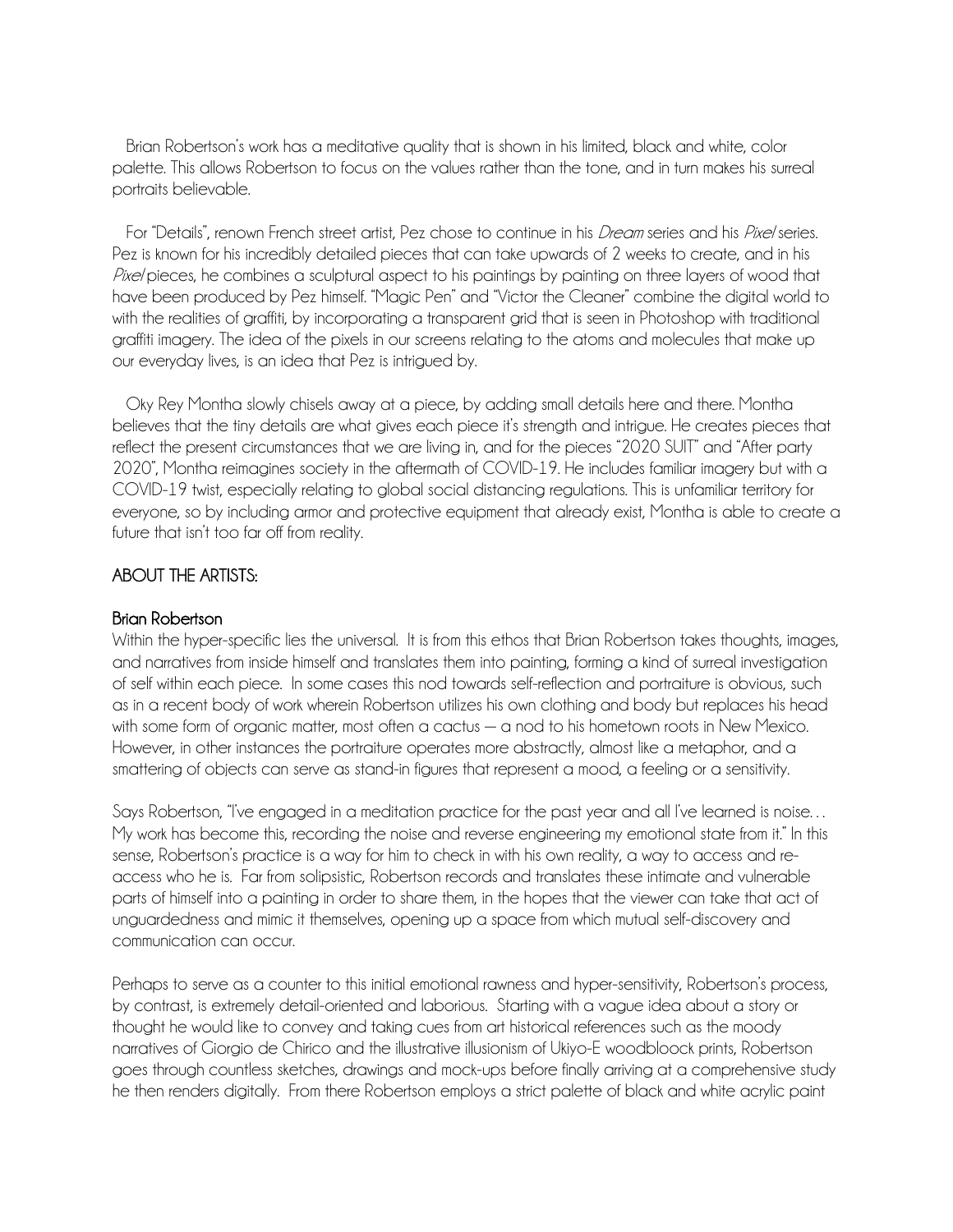and medium using various painting methods such as airbrushing and meticulous masking, further restraining his subjective impulses via scrupulous craftsmanship and painterly techniques developed during his time in graphic design, illustration and commercial mural painting.

In meditation it is discipline that saves us from the tyranny of the mind. We transcend from a state of confusion, within which we are so dominated by our thoughts and feelings we often believe ourselves to be them, to existing in a state wherein we let them go, experiencing them and letting them pass through us without judgement. In many ways Robertson's paintings are evidence of hyper-subjective introspection, but through a combination of image-based translation and meticulous craftsmanship they ultimately become a kind of pool or mirror for the viewer's own introspection, leaving an open void within which to connect or disconnect across the liminal space and time of a painting.

# Oky Rey Montha

Oky Rey Montha was born on January 3, 1986 in Yogyakarta, Indonesia. Grew in the mountainous areas of the Karo tribe. North Sumatera, Indonesia. His father's background as an artist makes Montha familiar with the world of art. Since childhood, he often participated in and won painting competitions. The harsh environment and poor life make Montha more mature than his age. Getting help with working parents makes his playing time too short, so he become familiar with the world of comics. Comics were a medicine to full fill the imagination of his childhood-playing time, and the surreal world is something he can not help but accept in his childhood.

Montha spent 7 years of education in Indonesia Art Institute in Yogyakarta as a student majoring in visual communication design. During his college, he founded the *TempatKencink (TK)* art community which was engaged in the art event organizer and the Design & Communication Drawing Foundation (DDF). Here he learned lots about the technical issues of visual arts and built social relations in a multi-cultural campus environment. Montha learned lots about art management, image-branding, reading sign and illustrations. The design knowledge he learned then used when he chose the path in pure art. Montha is known to be active in creating multi-media art. His work is unlimited. Ranging from paintings, drawings, photography, video, installations, sculptures, digital-imaging, music, etc. The media he uses depends in the comfort in which the idea is applied. He wrote a lot of lyrics for songs with language that concern taste, sculptures to commemorate certain moments and painting for inner satisfaction or sometimes the opposite for other needs.

From 2010, he actively held solo exhibitions both locally and abroad every year until now, also active in group exhibition, art fair and charity. In 2015, he began developing a leather product craft brand called Hozpit with the aim of mass psychology research in this digital social era. As the owner, he was involved in production to marketing to find out the development from the minds of the people around him and himself, with the aim of reading the signs of present and the future. Those thoughts were then packaged in his surreal pop works which always contained symbols of life.

# Murmure Street

Paul Ressencourt and Simon Roche met during their studies at the Fine Arts school. Originally one specialized in creation, graphic arts and urban arts, the other one in arts and technique, they quickly found themselves through a common passion for drawing and street art.

Intervening together since 2010 in public space, they cover the walls of our cities with their drawing, murals, ephemeral exhibitions under the name of Murmure street.